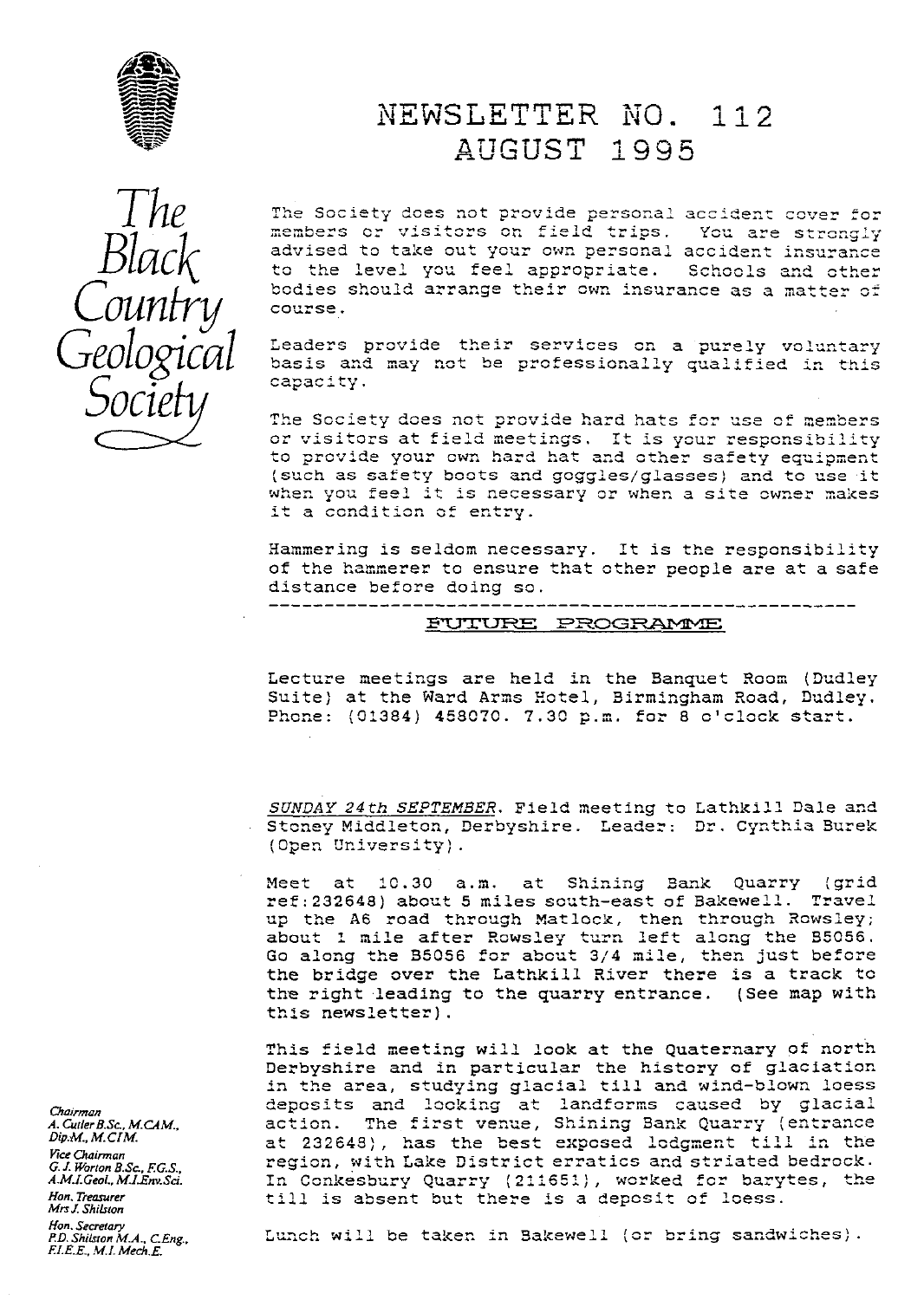*BLACK COUNTRY GEOLOGICAL SOCIETY - AUGUST 1995 NEWSLETTER*

*PAGE 2 WASMISSING IN SOME NEWSLETTERS - HERE IS ANOTHER COPY OF P.2*

## *Field meeting 24th September (continued).*

After lunch we will visit Hassop Col viewpoint (243735) *to* consider the influence of local topography on ice movement, then to Darlton Quarry (217758) where a till infills a former tributary valley of Middleton Dale, now hanging above it. Finally to Bee Low Quarry (090791) to assess the effects of glacial erosion on the **upland landscape.**

DR.CYNTHIA BUREK is with the Open University. She studied the subject of this field meeting for her PhD thesis.

*This is a joint field meeting organised by Manchester Geological Association.*

MONDAY 9th OCTOBER. Lecture: "The geology of the solar system" By Dr.Bob Owens (National Museum of Wales).

In recent years the study of geology has moved out into the Solar System, and new discoveries are regularly being *made. This* lecture will give a survey of the latest knowledge in this area and will concentrate on *the* Moon and the inner planets *where there is* **now a great deal of information about their** *landforms and* **geology.** They have all been mapped, there are many pictures available, and a large amount of scientific data has been collected by the many probes *that have visited* them. Much is now known about their present state and their history. If time permits, Dr.Owens may go on to descr<sup>i</sup> be something *of the* outer planets.

Dr.BOB OWENS is a palaeontologist **by** profession working at the National Museum of Wales in Cardiff. His interest in solar system geology is subsidiary to his main activity, but he is now *a considerable authority in this* exciting field

MONDAY 30th OCTOBER Lecture: "Geology in *the* Canaries - sun, *sand and* volcanoes" *By Dr.John* Stanley (Keele University).

*Dr.Stanley writes:* "The Canaries are better known for sunshine than for geolog<sup>y</sup> but as youthful volcanic islands they offer geology not available in the UK, are very accessible, cheap and more diverse than might be expected. An active volcanic region, the islands were formed when our own last major geological events were on the wane.

I will give a general background introduction to oceanic islands, and specifically the Canaries, and then home in on Lanzarote, Tenerife and Gran Canaria."

DR-STANLEY is Associate Director of Adult Education at Keele University. He graduated at Keele, went to Nottingham for his PhD on Silurian Brachiopods (including many from Wrens Nest !) and finally returned to Keele as the first scientist in the (new) Extramural department where he has been for the last 30 years. He became **involved** in Canary Island geology in 1988 when the first study tour from Keele was arranged.

MONDAY 27th NOVEMBER. Lecture: "Thrust tectonics and piggyback basins in he western Spanish Pyrenees". By Dr Jonathan Turner (Birmingham University)

MONDAY 15th JANUARY1996. Lecture: "The great dyke of Zimbabwe" By Dr.J.LLangford (Birmingham University)

MONDAY 19th FEBRUARY. 7.45pm Annual General Meeting followed at 8pm by a lecture by Graham Hickman (society member/British Petroleum).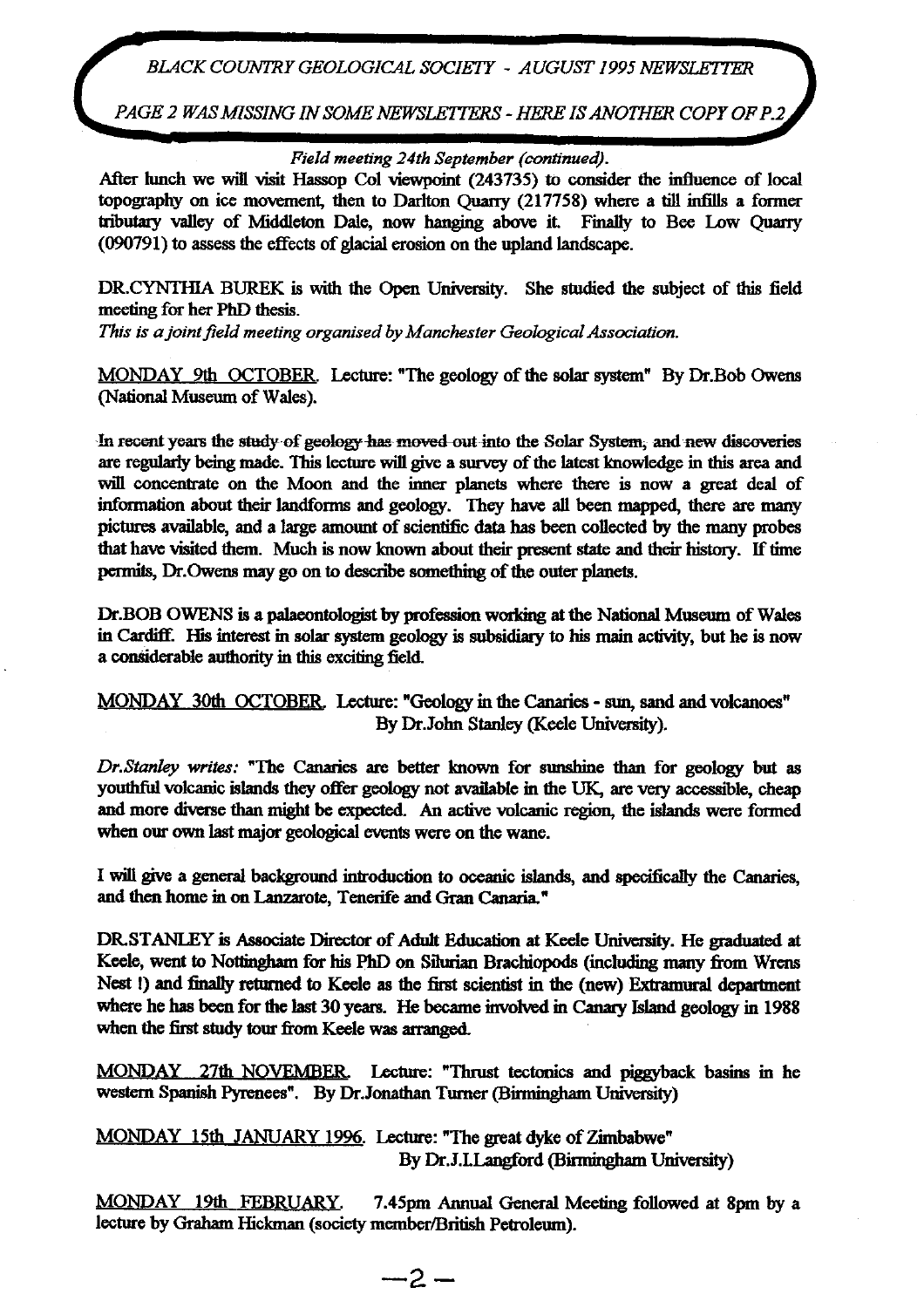MONDAY 18th MARCH. Lecture by Dr. Ken Addison (Wolverhampton University/St. Peters College Oxford).

THURSDAY (note THURSDAY) 27th APRIL. Lecture: "Monitoring active volcanoes: procedures and prospects." By Dr. W. McGuire (Centre for Volcanic Research Cheltenham & Dept of Geological Sciences UCL).

EDITORIAL

There is no problem in finding a topic for an editorial this month. I have just returned from a trip to the Cuillins of Skye. It was from a love of mountains that my interest in Geology sprang.

Arriving at Glen Brittle at evening, the lure of the mountains was such<br>that I was drawn upwards to the great arc of dentition and drew close to the aweful massive rock faces which demanded an emotional and religious sponse.

Later I climbed into corrie Lagan. The enormous rock lip below the corrie lake was comparable in size only to those I had seen in close contact with the ice among the largest mountains of the Swiss and Italian Alps.

Scrambling over the blocks of gabbro renewed the pleasure of using hand and boot but the gabbro clings to one's boots like velcro and one felt able to climb rock surfaces like a fly on a wall.

Corrie Lagan is an enclosed and secret place where huge screes descend from the jagged peaks of Sgurr Alasdair. A helm wind blew into the corrie and produced moving patterns on the loch.

Glaciation has completely reduced the Cuillin Ridge to a knife edge of aretes and gendarmes of terrifying steepness unlike anything alsewhere in the British Isles.

Lastly, by boat, I sailed into the heart of the Cuillins on a day when erything sparkled. The cleavage planes of crystals of augite shone like Llamonds and rivers and water on rock faces reflected like cut glass.

### **REPORTS**

# The origin and use of semi-precious stones by Barry Taylor. Monday 15th <u>May.</u>

"Diamonds" - so says the song - "are a girl's best friend" and it's probably true if all you want is a bit of glitter and a lot of money. However, this was not the message we had from Mr. BARRY TAYLOR - no indeed. If you prefer a more subtle beauty, an almost endless variety of markings and colour and even a touch of the mystic then go for SEMI-PRECIOUS STONES.

Mr. Taylor has made a hobby of collecting and polishing semi-precious stones, a hobby which has absorbed him for twenty years. Over this time he has obviously learned a great deal about rocks and minerals but he says he is not a 'real' geologist.

We were first given an explanation of the main difference between a semiprecious and a true gemstone. This difference, said Mr. Taylor, lies in the hardness of the stone. The degrees of hardness are given by MOHS scale, which starts at 1 with soft Tale and goes through GYPSUM 2; CALCITE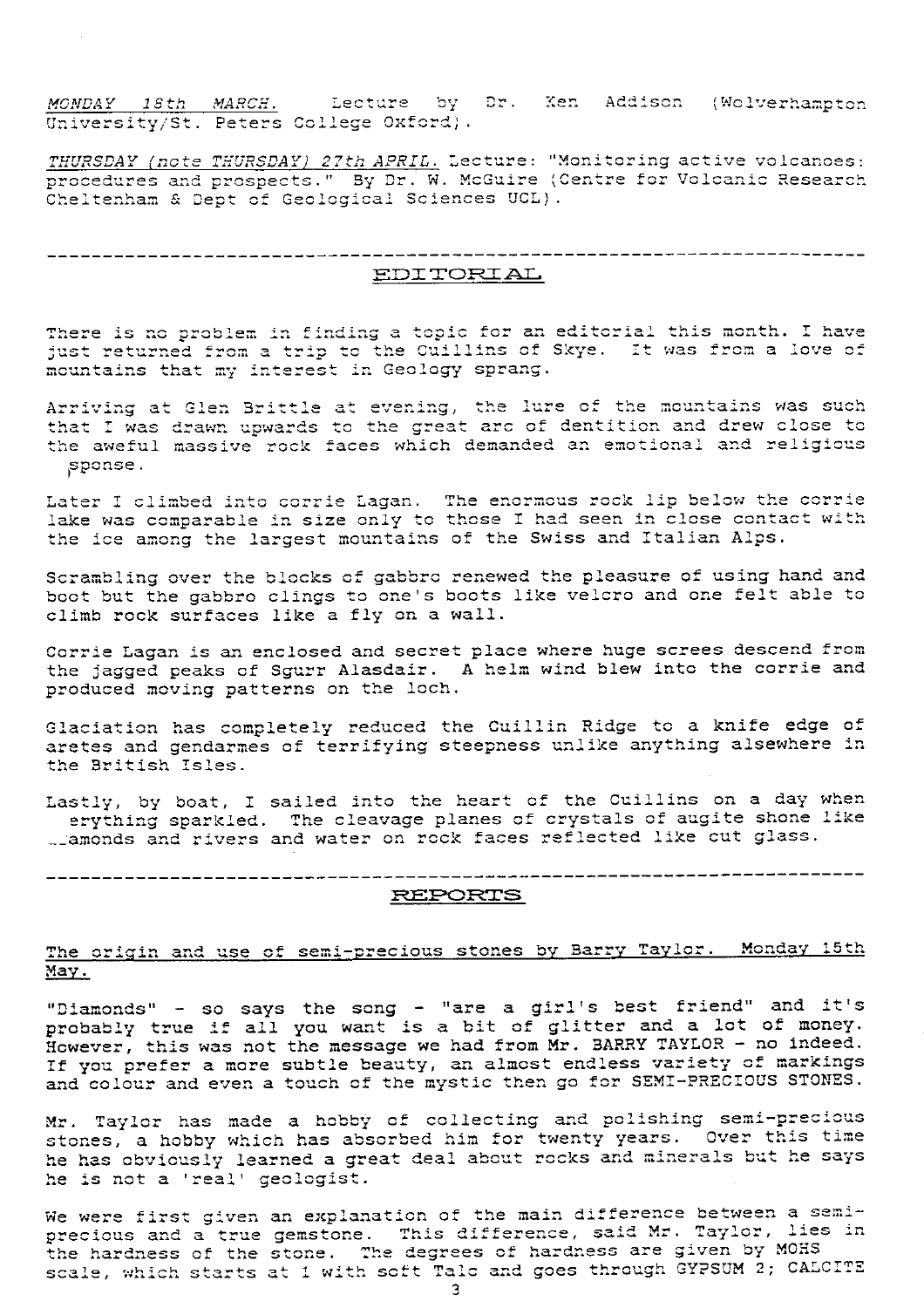3: FLUORITE 4: APATITE 5: ORTHOCLASE 6: QUARTZ 7: TOPAZ 8: CORUNDUM 9 and finally hard diamond at 10. The true gemstones, i.e. DIAMOND, RUBY, SAPPHIRE and EMERALD all have hardness greater than 7.5 and possess no strong cleavage so they can be facetted, that is, cut to reveal many lightcatching faces.



The softer and more colourful semi-precious stones are usually rounded or CABOCHON cut, since they do not depend on the refraction of light to give them their beauty. It is possible to facet-cut some of the harder stones such as garnet and tourmaline.

Shaped and polished stones are very popular for decorative wear and larger pieces make unusual and interesting ornaments. Certain stones are associated with birthdays and it is said to bring luck to wear the appropriate stone. So those born in January should wear garnet; February, amethyst; March, jasper; April, sapphire; May, chalcedony; June, moonstone; July, ruby; August, peridot; September, chrysolite; October, opal; November, topaz; December, turquoise.

Mr. Taylor next mentioned the place that semi-precious stones have in folklore, especially the QUARTZ gems which are popular for crystal healing. Opal, which is a non-crystalline form of quartz, has had a mixed history; at one time it was very popular but, for some reason, came to be considered unlucky and its popularity fell.

Although most semi-precious stones are attractive by nature, it is possible to enhance their appearance by treatment with oil, or by irradiation e.g. smoky quartz, or by dyeing e.g. 'turquoise' from albite.

We learned that the search for semi-precious stones dates back at least as far as ancient Egypt. Today, in South Africa, people wade, waist deep 'panning' with wicker baskets for perhaps the one good stone that could provide a year's living.

Tourmaline had a special mention; it was used a lot in Victorian times as 'mourning jewelry' when other forms of adornment were frowned upon.

Besides collecting stones Mr. Taylor has photographed many of them and v. were treated to a slide show of some of his prize specimens.

Among these was RHODONITE, a lovely red manganese-silicate, often found with iron. A more unusual stone was UVAROVITE, a type of garnet which is green because of its association with chromium ores. Another garnet was GROSSULARITE, normally colourless, but this specimen had iron as an impurity and was a lovely warm brown colour, well named cinnamon stone.

There followed a rainbow display, including an amethyst geode, an example of yellow CITRINE, beautifully banded AGATE, a thin section of MOSS AGATE -

but mere words do not do justice to the range of colours from brilliant to subtle or to the banding and mottling that is the fascination of semiprecious stones.

Mr. Taylor had brought with him a selection of 'hands-on' specimens many of which had a most attractive 'feel'. Some samples were for sale and I came away from Mr. Taylor's excellent talk poorer in pocket but richer in appreciation of the beauty and interest of semi-precious stones.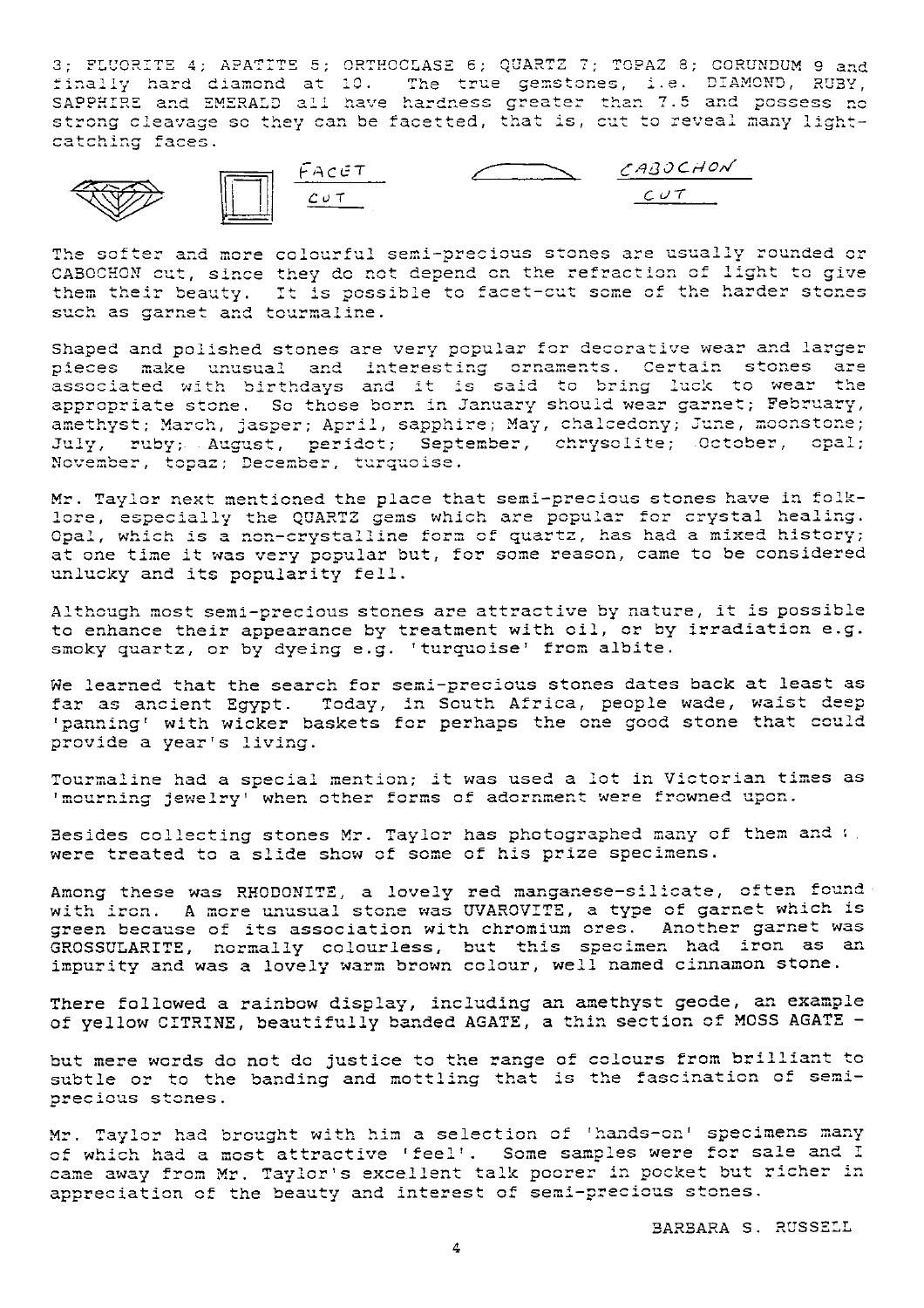### Evening field meeting - Lickey Hills - Part 1. Monday 12th June 1995.

This was the first of a pair of field meetings in the June sunshine to see the best parts of the Lickey Hills - from a geological point of view. The Lickeys are not far from the centre of Birmingham but they show quite a wide range of geological features and are well worth a visit.

This "Lickey Hills part 1" meeting covered the southern part of the area. Starting at the Visitor Centre (GR: 998754) where we studied their 3dimensional geological model of the Lickeys, we next looked at the nearby quarry in Lickey quartzite. The Lickey quartzite ridge is an anticline and the quarry showed the steep dip of its western side, while the lookout on the top of the ridge showed the flat Triassic marls and clays of the country to the east.

Then down off the ridge to the junction with the Keele Clay (Carboniferous) where the Visitor Centre stands, and then down and across the main road to the ornamental ponds (995756) above the Rose & Crown, still on Keele clay which could be seen in occasional exposures in the bank side. Nearby a "taining wall of local sandstone showed where they had borrowed a few leces of gravestone to make up the quantity, with bits of Italian marble (with lettering!) showing here and there amongst it.

The Lickey Gorge showed up well in cross-section at this point, indicating that this must have been a glacial overflow channel because the existing small stream could not have cut such a deep gorge. Following along the Barnt Green Road we saw two valleys on the eastern side of the Lickey Ridge which were probably the beginnings of glacial overflow channels; it is thought that when the main Lickey Gorge was cut down these other channels then lost their flow and were never fully developed.

The final locality was the 'overfold quarry' (001753) on the eastern side of the anticline, which shows a good exposure of Lickey Quartzite as well as some faulting and an overfold in a section of the quartzite strata. At this point Dr. John Powell of the British Geological Survey, who had come to the field meeting, pointed out that the Lickey Quartzite was now classed as Ordovician, not Cambrian as previously believed; this disappointed some members as our chief - perhaps only - Cambrian exposure in the area had now ne!

### Evening field meeting - Lickey Hills - Part 2. Monday 26th June 1995.

Following on from the "Lickey Hills part 1" field meeting this second meeting covered the northern section of the Lickey Hills and went as far as the unconformity in Rubery.

The starting point at Beacon Hill car park (986759) stands on Clent Breccia and shows one of the few local exposures although it is only the car park surface. Clent Breccia is Permian and is made up of angular fragments of Barnt Green volcanics (now dated as Ordovician) or similar. It was a flash flood deposit laid down in a desert climate by short-lived torrential storms carrying scree material from adjacent mountains.

Beacon Hill is also a very good viewpoint with spectacular views of:-Malvern Hills (Pre-cambrian) Waseley Hill (Clent Breccia at top, Keele Clay on lower slopes) Clent Hills (Clent Breccia, Permian) Frankley Beeches (on a patch of Clent Breccia) Rednal Hill (Lickey Quartzite, Ordovician) Turner's Hill (Dolerite) Barr Beacon (Hopwas Breccia and Triassic sandstone) Birmingham City (Triassic sandstone and clay)

5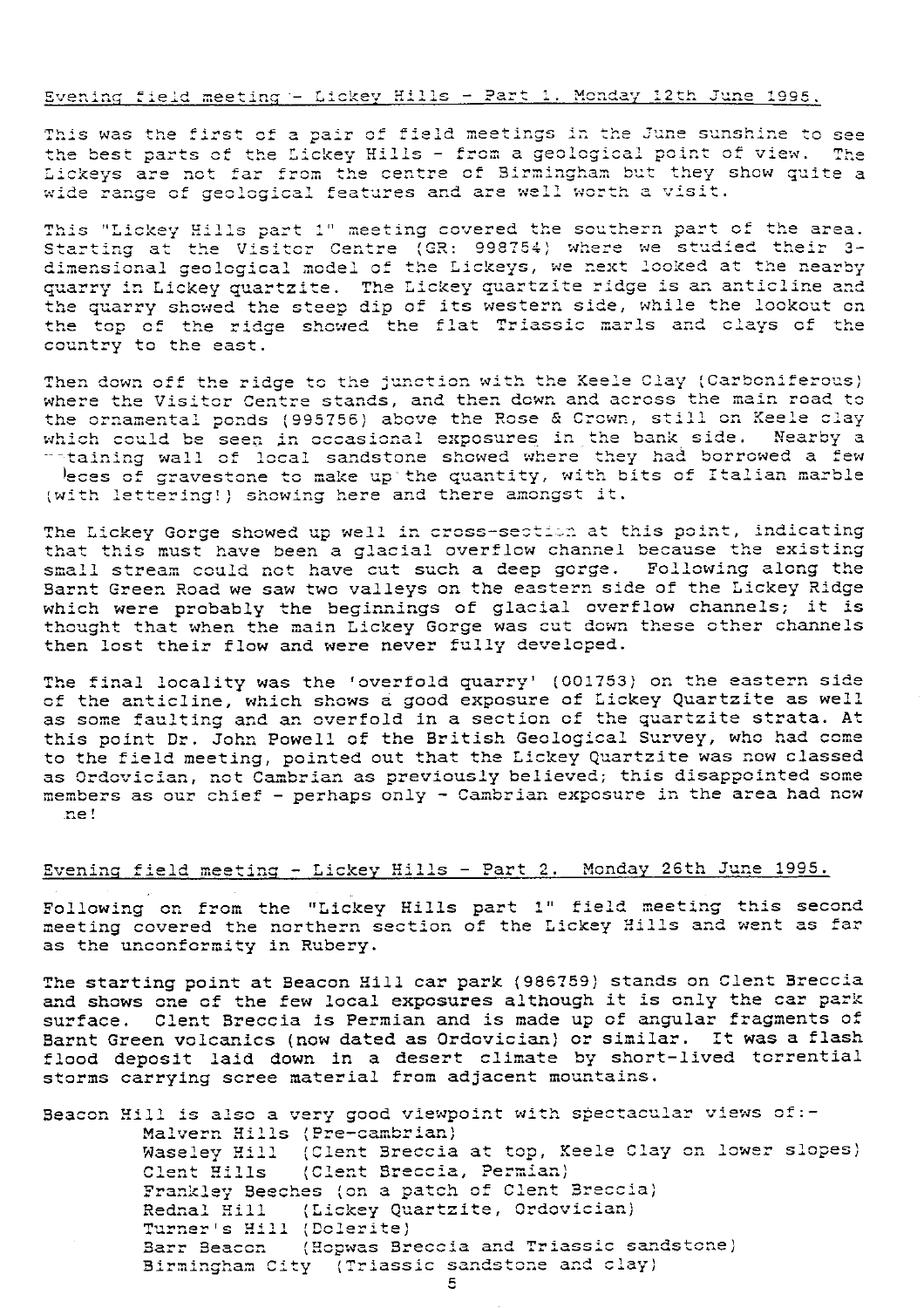Descending the scarp face, Clent Breccia gave way to Keele Clay Descending the scarp face, Clent Breccia gave way to Keele Clay<br>(Carboniferous) which forms the valley floor of the golf course. There Descending the scarp face, Clent Breccia gave way to Keele Clay<br>(Carboniferous) which forms the valley floor of the golf course. There<br>were many exposures of Keele Clay in bank sides and drainage ditches, and<br>it was notewo were many exposures of Keele Clay in bank sides and drainage ditches, and<br>it was noteworthy that we were now crossing the main watershed of Britain, it was noteworthy that we were now crossing the main watershed of Britain,<br>with rainfall to the left running into the North Sea and to the right into with faintail to the fair families into the lower slopes of the Lickey the River Severn. Continuing on we reached the lower slopes of the Lickey<br>Quartzite ridge (995764), called here 'Rednall Hill', where there were many Quartzite ridge (995764), called here 'Rednall Hill', where there were many<br>fragments and blocks of the quartzite, which is a *sedimentary quartzite* as fragments and blocks of the quartzite, which is a sedimentary quartzite as distinct from the more common metamorphic quartzites.

Near this point there were several damp patches or springs, formed at the junction between the Lickey Quartzite above and the impervious Keele Clay below. The party then walked to Rubery (992774) to see the Rubery Sandstone (Llandoverian, Silurian) at the most easterly exposure of the Silurian in England ( reportedly missed by Murchison). The strata dip Silurian in England (*reportedly missed by Murchison*). The strata dig<br>slightly to the east, and to the west of the exposure there is the wellslightly to the east, and to the west of the exposure there is the weir-<br>known unconformity between Rubery Sandstone above and the Lickey Quartzite (Ordovician) below. At this point the junction is close to pavement level (Ordovician) below. At this point the junction is close to pavement leve.<br>but it is irregular and soon rises to some 6 or more metres above.<br>but it is irregular and soon rises to some 6 or more metres above.<br>Returning along Leach Green Lane there were several exposures of the Returning along Leach Green Lane there were several exposures of the<br>junction at a high level in the old quarry face, though where the quarry junction at a high level in the old quarry face, though where the quarry ends the junction is again down at ground level. Further south th quartzite disappears below ground and from then on only the Ruber<sub>r</sub> Sandstone is seen.

The final points of interest in the meeting were just above the golf clubhouse (995758) where there were signs of a resistant sandstone band in the Keele Clay, indicated by a change of slope at this point and one or two sandstone boulders in the path. Further up the hill, on looking back, there was a good view of the Lickey Gorge showing how deeply it had been<br>cut into the very hard material of the quartzite. It is interesting that cut into the very hard material of the quartzite. It is interesting that<br>the Roman Road from Droitwich (*its Roman name SALINAE, meaning 'salt springs', gives* a geol*ogical link with the Tri* assic *evaporite salt* deposits *underlying the* town) through Bromsgrove to Birmingham is lined up to pass through the Lickey Gorge so the Romans must have been glad to make use of this feature.

Sc now we were back at the car park after an interesting couple of hours, running in geological time from the Pre-cambrian to Ice Age glaciation, at running in geologicul time from the ric cumbrium to booking.

PAUL SHILSTON

# Lecture: "Alaska and The Yukon - Glaciers and Gold" by Paul Shilston. Monday 19th June.

Alaska and The Yukon! The very names conjure up heroic images of great adventure and history, and the landscape with its broad vistas and rugged scenery matches this image. This lecture derived from a 3 week visit to Alaska and The Yukon in 1993 and concentrated on two main geological themes - the impressive glacial scenery in Alaska left after the end of the Ice Age and the Gold Rush to the Klondike area of the Yukon in 1897-8.

Alaska is a country of great distances and wide open spaces and it seems .<br>Alaska is a country of great distances and wide open spaces and it seem<br>as if the Ice Age has only just finished *(or perhaps it is still with us)* The ice has only recently departed and as vegetation is very slow to grow The ice has only recently departed and as vegetation is very siow to grow<br>in this cold climate, much of the area is still virtual desert and glacial in this cold climate, much of the area is still virtual desert and glacial<br>features are everywhere to be seen. In particular the large scale of the reatures are everywhere to be seem. In partroardrens are gaves to be also<br>Alaskan landscape means that glacial features are on an impressive scale,<br>much greater than anything seen, for instance, in the Alps. much greater than anything seen, for instance, in the Alps.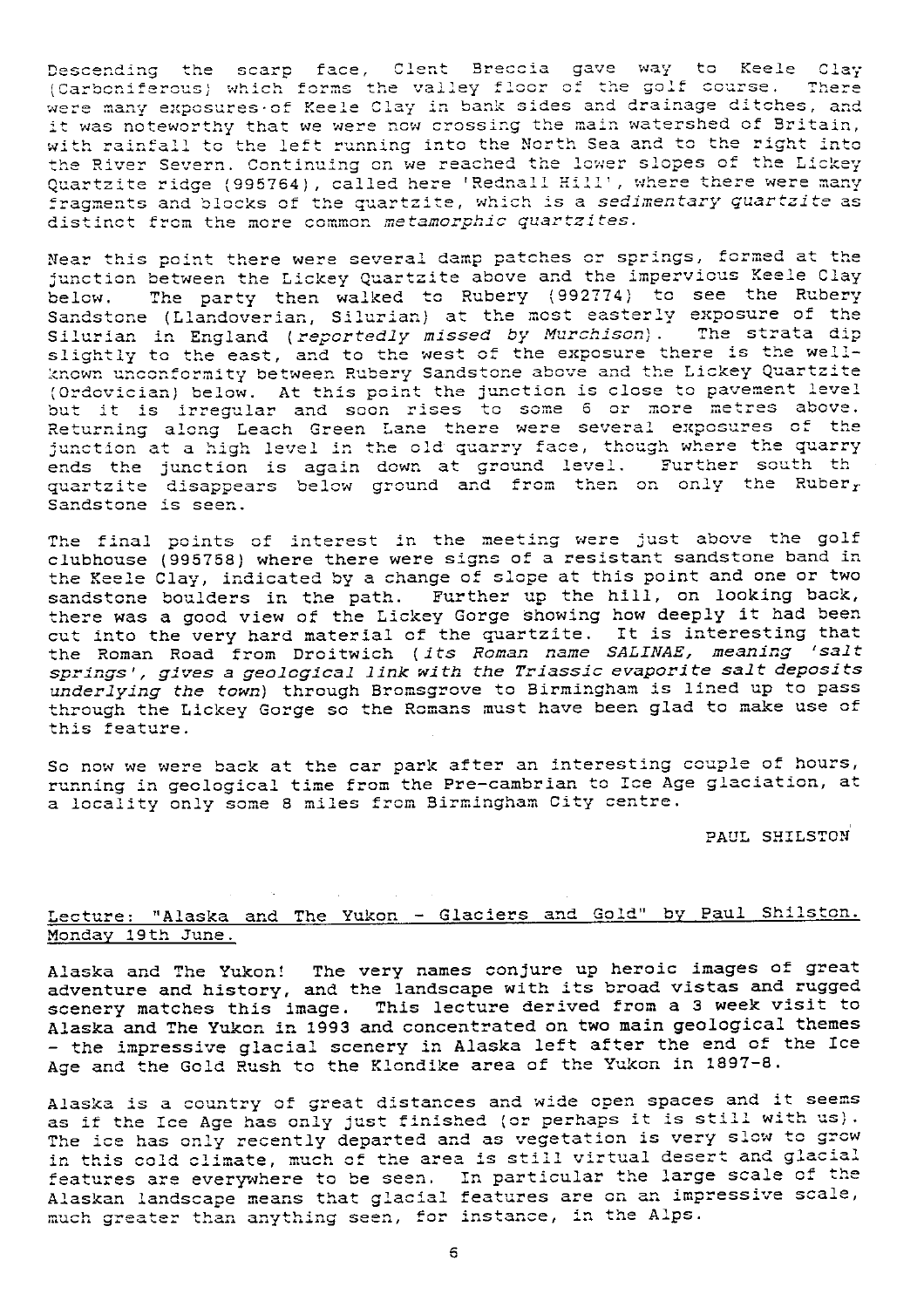Most impressive are the great glaciers flowing down from extensive snow plateaux into the valleys, though from evidence on the valley sides of plateaux into the valleys, though from evidence on the valley sides of<br>moraine deposits and sparse vegetation it is clear the glaciers are now moraine deposits and sparse vegetation it is treat the gratiers are now<br>only a fragment of their original size. Slides illustrating the lecture Most impressive are the great glaciers flowing down from extensive snow<br>plateaux into the valleys, though from evidence on the valley sides of<br>moraine deposits and sparse vegetation it is clear the glaciers are now<br>only a Most impressive are the great glaciers flowing down from extensive snow<br>plateaux into the valleys, though from evidence on the valley sides of<br>moraline deposits and sparse vegetation it is clear the glaciers are now<br>only a spectacuiar Goiumbia giacier which can only be approached by boat and which<br>calves icebergs into the sea. Other features described in the lecture showed what was left after the ice had gone, including areas of muskeg<br>(poorly drained soil above permafrost giving a peat-type covering) and<br>included which and which are the local which anabled which (poorty drained soil above permarrose giving a peac eppe covering, and<br>impressive river bluffs caused by uplift of the land, which enabled rivers rer into the sea. Other features described in the lecture<br>as left after the ice had gone, including areas of muskeg<br>ed soil above permafrost giving a peat-type covering) and<br>rer bluffs caused by uplift of the land, which e to cut down deeply into the relatively soft glacial till deposits.<br>to cut down deeply into the relatively soft glacial till deposits. Fiacter which Calculater which Calculater the ice<br>Atter the ice<br>Above permafre<br>of scaused by up<br>to the relative<br>laskan oil pipe<br>Bay to the province is four<br>windlife.

Finally we saw the Alaskan oil pipeline which carries oil from Jurassic shales around Pr udhoe Bay to the port of Valdez for onward shipment by shales around Prudhoe Bay to the port of Valdez for onward shipment by<br>tankers. Where the environment is fragile the pipeline runs above ground<br>-- sample he disturbate around not athouwise it is buried to allow free tankers. Where the environment is fragile the pipeline runs above ground<br>so as not to disturb the permafrost, otherwise it is buried to allow free travel to the area's wildlife.

The second part of the lecture - the Gold Rush - followed the miners trail<br>from Skagway over the coastal watershed and down the Yukon River to Dawson. from Skagway he second part of the lecture - the Gold Rush - followed the miners trail.<br>Fom Skagway over the coastal watershed and down the Yukon River to Dawson.

om Skagway over the coastal watershed and down the rukon River to Dawson.<br>he incredible photographs taken at the time in the winter of 1897-8 He incredible photographs taken at the time in the winter or roof of showed the unbelievable hardships the miners had to face carrying their goods up to the summit of the Chilkoot Pass. Then they built boats and goods up to the summit of the Chilkoot Pass. Then they built boats and<br>drifted down the Yukon River, through several sets of rapids until the lucky ones reached Dawson City. Initially gold was found as placer deposits in the rivers, then as these were exhausted ' fossil placers' were found high up the valley sides, formed at earlier times when the rivers ran at those higher levels.

Finaly we saw how gold could be separated from river gravels and other deposits, on account of its high density, by panning or by the natural action of rivers. Gold is extremely heavy with a density of 19 while typical gravels are around 2 - 4, so by shaking a mixture of gold particles and gravels the gold will always sink to the bottom. Although serious gold extraction has now ceased in the area there are still a few individuals who come up each summer to try their luck, often working gravels that have already been worked several times before - hoping to strike it rich!

PAUL SHILSTON

# TIIL **co** w ri ON c 0LUr4N

Limestone Pavements are still under threat from demands for rockery stone. It is being illegally extracted commercially despite its protected status under national and international law. In Cumbria, Yorkshire, Lancashire and Wales 2,500 hectares remain but only 3% is undamaged. Laid bare by glaciers it has been weathered into strange patterns and provides a habitat for communities of very rare plants and butterflies.

Eric Robinson, Vice president of the Geologists' Association, writes that these pavements are *irreplaceable.* The glacial processes that created them are not now operating.

Geologists are working with conservationists and urging the listing and recording of sites and asking that they be included in local plans. Limestone Pavements have their own legislation, Limestone Pavement Orders, within Geologists are working with conservationists and urging the listing and<br>recording of sites and asking that they be included in local plans.<br>Limestone Pavements have their own legislation, Limestone Pavement Orders,<br>within Development. However, both legal and illegal Quarrying is continuing and increased protection in Britain is putting extra stress for exploitation in Ireland.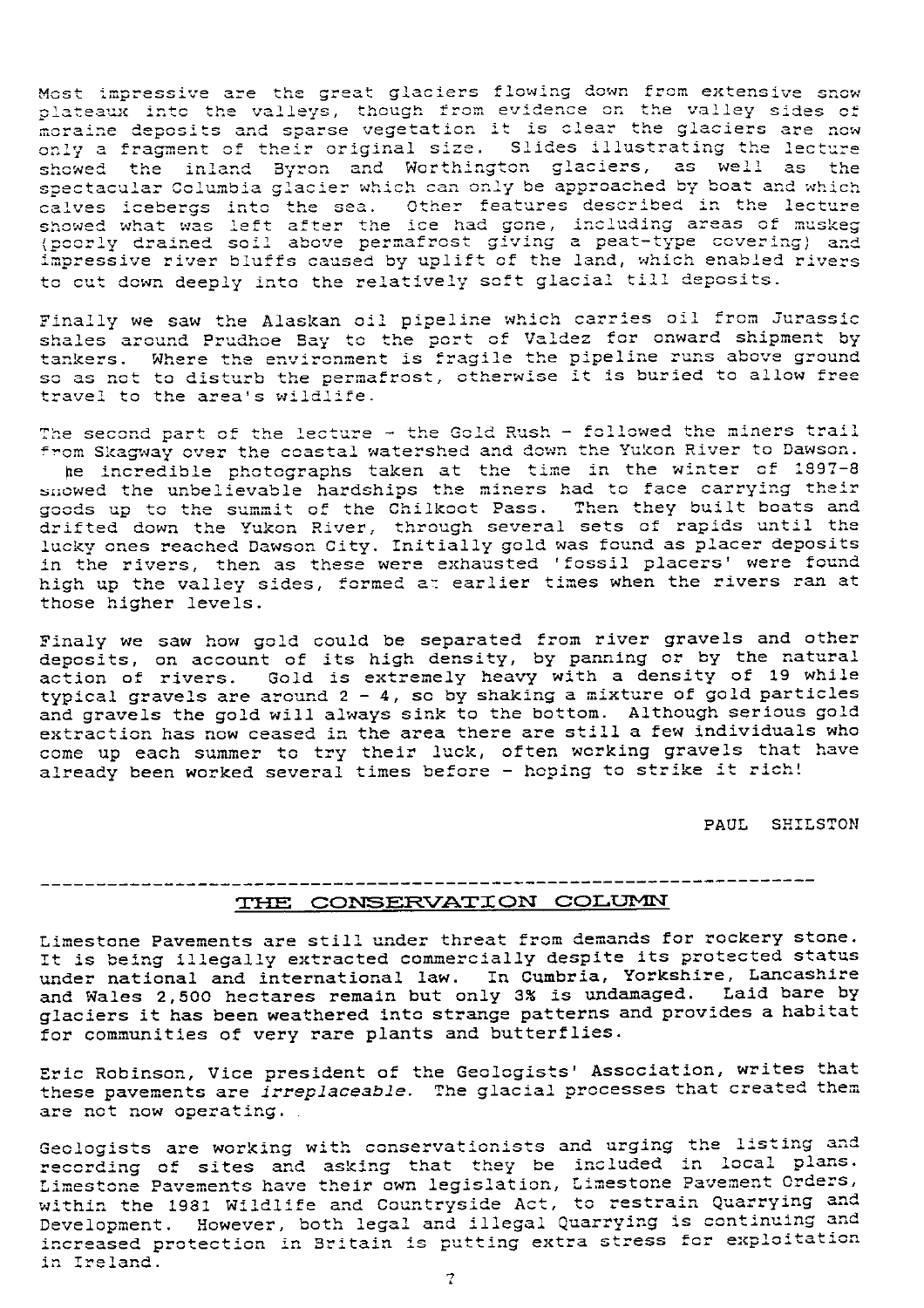The Royal Horticultural Society has a policy to encourage its members not<br>to use pavement stone and to ban its use in exhibits. Individuals, landscapes gardeners and planners must be made more aware of the damage its use does to the environment.

#### --- ADVANCE NOTICE ---

#### BRITISH ASSOCIATION ANNUAL FESTIVAL 1996

The Annual festival of the British Association for the Advancement of Science (BAAS) next year  $\sim$  1996 - will be held in Birmingham. The dates are Saturday 7th - Friday 13th September 1996. The BCGS and the Geologists Association will be helping with the arrangements - WATCH THIS SPACE !

NEWS IN BRIEF

#### $1.1$ Welcome to new members

Stanley and Beryl Budd from Sutton Coldfield.

Southampton Mineral Fair will take place on Saturday 9th September at  $2.$ the Avenue Hall, The Avenue. An Exhibition from Oxford Museum will be included. Sales and displays of Minerals and Fossils, gemnstones and Jewellery, Geological Books, Microscopes and Tools, and Crystals will be on view.

#### STOP PRESS

- 1. Alan Cutler and Graham Worton have recently returned from an important London meeting of the Geological Curators Group. The curators were questioning whether site conservation should be part of their work. Alan and Graham put forth their argument that without their being engaged in site conservation there will be no specimens and collections to curate.
- I have just heard Graham Worton talking on Radio W.M., about the fact  $2.$ that Geology lies all around us. He advertised the Society's 'walk and talk' activities stressing that they cater for al who are interested. I thought he pitched what he said just right for the programme. (Think I might join!). Ed.

| Editor                                                                   | Secretary                                                                               |
|--------------------------------------------------------------------------|-----------------------------------------------------------------------------------------|
| Kate Ashcroft<br>48 Worcester Lane<br>Sutton Coldfield<br><b>B75 5NB</b> | Paul Shilston<br>16 St. Nicolas Gardens<br>Kings Norton<br>Birmingham<br><b>B38 8TW</b> |
| Tel: 0121 308 6783                                                       | Tel: 0121 459 3603                                                                      |

 $\epsilon$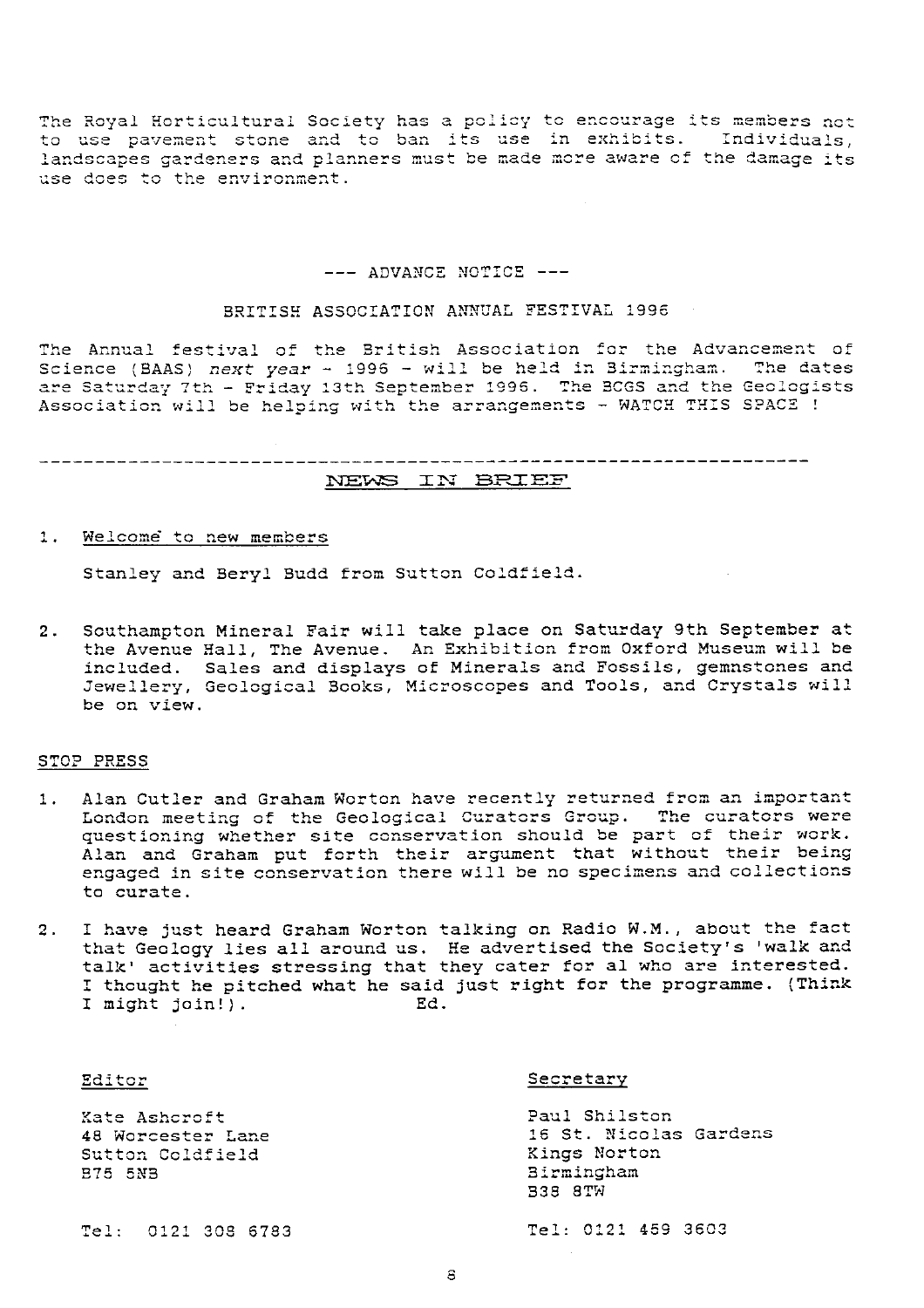|    | 2  |    |    |                 | З | 4            |            |    | 5  |    |
|----|----|----|----|-----------------|---|--------------|------------|----|----|----|
|    |    |    |    |                 |   |              |            |    |    |    |
| 6  |    |    | 7  |                 |   |              |            |    | 8  | ļ9 |
|    |    |    | 10 |                 |   |              |            |    |    |    |
|    |    |    |    |                 |   | $\mathbf{1}$ |            | 12 |    |    |
| 13 |    | 14 |    |                 |   |              |            |    |    |    |
|    |    |    |    |                 |   |              |            |    |    | 15 |
|    |    |    |    | 18              |   | 17           | 18         |    |    |    |
| 19 | 20 |    |    |                 |   |              |            |    |    |    |
|    |    |    |    | $\overline{21}$ |   |              |            |    |    |    |
| 22 |    |    |    |                 |   |              | 23         |    | 24 |    |
|    |    |    |    |                 |   |              |            |    |    |    |
|    | 25 |    |    |                 |   |              | ${\bf 26}$ |    |    |    |

# **CLUES - SLIGHTLY CRYPTIC**

### **ACROSS**

- 1. Geological rave! (4)
- 3. Sharp, but shavers beware! (6)
- 6. Aide de memoire (snag.) (5)
- 8. Airless valley (3)
- 10. Painful exclamation- if still hot (2,2) 11 Playing the safe way at the track  $(4)$
- 13 Will it wear out a maiden's hair? (6)
- 17 Stupid metal! (6)
- 20 Largest female name in the east! (3)
- 21 Hard duck! (4)
- 22 Creamy rap singer (3)
- Z3 Check it they pay no attention song (S)
- 25 Sleepily collect crumbs in France. (5)
- 26 Old female depends an dark male's name (4)

#### **DOWN**

- 2 Lose 'consumption'- no work, clear skin (3)
- 4 French Geological raves? (6)
- 5 Musically -\_ Wind and Fire'. (5)
- 6 Reversed cares eventuslly melt. (5)
- 7 Can be used to boil eggs inedible though (4)
- 9 It has many grey colours, has this! (3) 12 Dyslexic cockney Eliza often started/ startled
- with this! (4)
- 14 Unpopular in World War Two. (4)
- 15 Last time here on the 25th- 1981(5)
- 16 You may not find it m the mist (4 2)
- 18 E.g. Chas and Di, on safari! (4)
- 19 Long and narrow 7 down. (4)
- 20 You're next! You cao't spell! (1,4)
- 24 Accelerate a grata of this in the desert if you're not tired! (3)

### ACROSS

- 1. Sweet names right through the middle. (4)
- $3.$  Knife- edged in the mountains.  $(6)$
- 6. After the flood muds, --- and sands. (5)
- 8. Long narrow and flooded  $-$  not a flord! (3)
- 10. Hard when  $\text{cold}$  try walking on it and spelling it!  $(2,2)$
- 11. Ache (aoa&) (4)
- 13. **Mecharocally wear** and tear. (6)
- 17. Thick and short politician? (6)
- 20. Largest continent. (4)
- 21. Volcanic product (4)
- 22. HPO at 0°C. (3)
- 23. Plaut them everywhere they may keep us cool! (5)
- 25. Strata when overfolded and moved sideways. (5)
- 26. Can be fond **along Pemine Way** not real sponges! (4)

#### **DOWN**

**QUICK CLUES**

- 2. Wars and economies hinge on this! (3)
- **4. Smooth, sus mined glaciated IDOt1** Sin feabnea moat (6)
- 5. lfyou aren't on it where on earth are you? (5)
- 6. A feature of steep glaciers. (5)
- 7. ICs amusing where it **getr** on the beach! (4)
- 9. You had plenty after your bonfire. (3)
- 12.. Likely to be solid and liquid but not in no apple!. (4)
- 14. The earth spins around this. (4)
- 15. Skiers need them. glaciers feed on them. (5)
- 16. Keep to the straight and narrow if possible.  $(4,2)$
- 18. La<sup>r</sup>gest valley on earth. (4)
- 19.7 Down in long narrow ridges. (4)
- 20. E.g. Roseate, Arctic; beautiful fliers! (1, 4)
- 24. Unit of energy in the desert, on the surface (3)